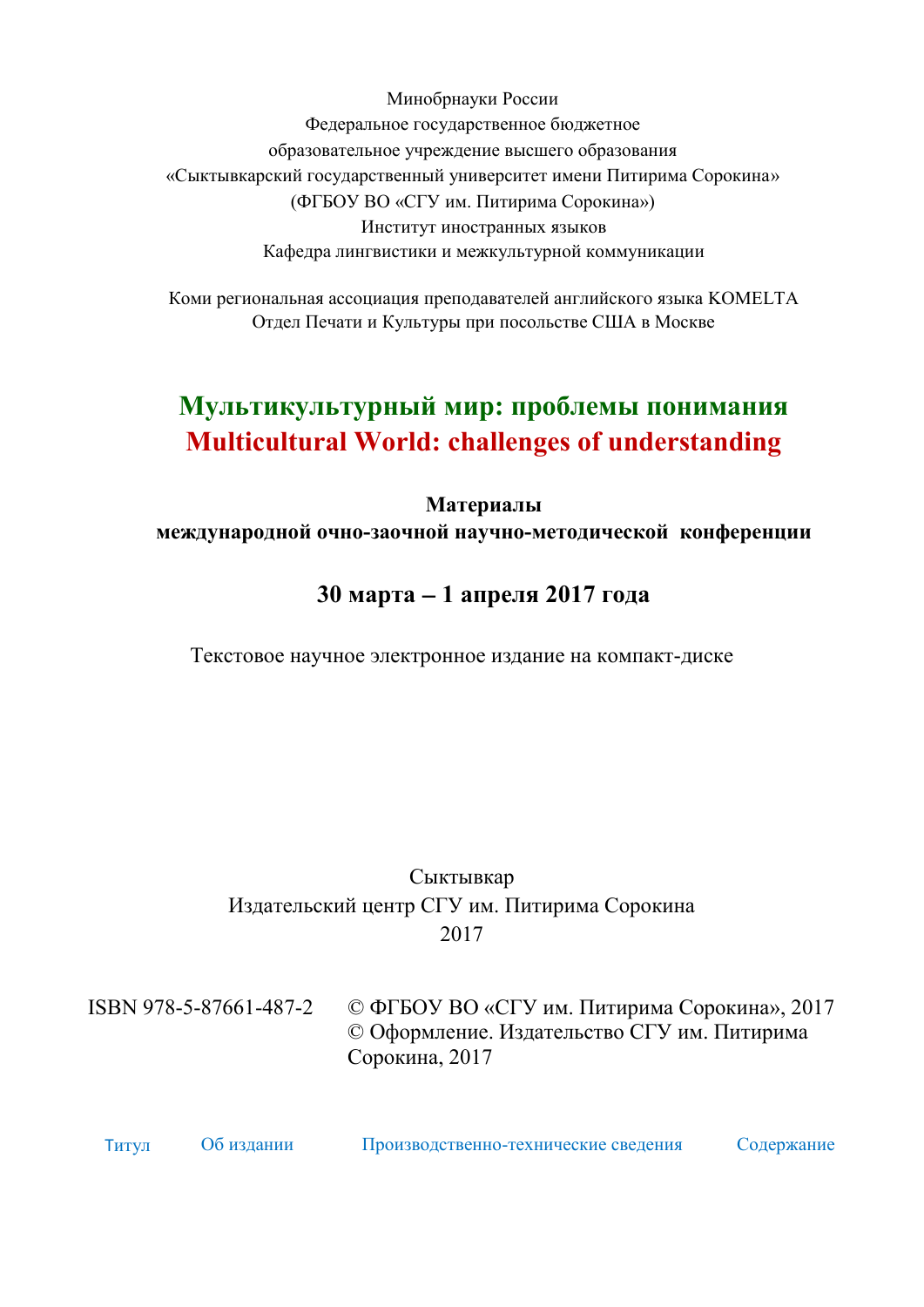<span id="page-1-0"></span>УДК 008[(73)(470)](063) ББК 71.4(2):71.4(3) М90 Все права на размножение и распространение в любой форме остаются за организацией-разработчиком. Нелегальное копирование и использование данного продукта запрещено.

> *Издается по постановлению научно-технического совета ФГБОУ ВО «СГУ им. Питирима Сорокина»*

#### *Редакционная коллегия:*

*Минина Ольга Георгиевна* – к.ф.н., доцент, зав. кафедрой лингвистики и межкультурной коммуникации ФГБОУ ВО «СГУ им. Питирима Сорокина», Президент Коми региональной ассоциации преподавателей английского языка KOMELTA*,* ответственный редактор;

*Барышникова Юлия Юрьевна* – к.ф.н., доцент, директор Института иностранных языков; *Барт Мария Вячеславовна* – к.ф.н., доцент, зам. директора Института иностранных языков; *Морохина Елена Александровна* – руководитель методического объединения учителей иностранных языков; *Данилова Екатерина Андреевна* – старший преподаватель каф. ЛиМК; *Стрекалова Наталья Анатольевна* – старший преподаватель каф. ЛиМК; *Обшанская Светалана Евстафьевна* – старший преподаватель каф. ЛиМК; *Кочерган Александра Михайловна* – старший преподаватель каф. ЛиМК.

М90 **Мультикультурный мир: проблемы понимания** (Multicultural World: challenges of understanding) [Электронный ресурс] : материалы международной очно-заочной научно-методической конференции (30 марта – 1 апреля 2017 года) : текстовое научное электронное издание на компакт-диске / отв. ред. О. Г. Минина; Федер. гос. бюдж. образоват. учреждение высш. образования «Сыктыв. гос. ун-т им. Питирима Сорокина». – Электрон. текстовые дан. (4,1 Мб). – Сыктывкар: Изд-во СГУ им. Питирима Сорокина, 2017. – 1 опт. компактдиск (CD-ROM). – Систем. требования: ПК не ниже класса Pentium III ; 256 Мб RAM ; не менее 1,5 Гб на винчестере ; Windows XP с пакетом обновления 2 (SP2) ; Microsoft Office 2003 и выше ; видеокарта с памятью не менее 32 Мб ; экран с разрешением не менее  $1024 \times 768$  точек; 4-скоростной дисковод (CD-ROM) и выше ; мышь. – Загл. с титул. экрана. – ISBN 978-5-87661-487-2.

В настоящий сборник вошли материалы докладов участников международной научно-методической конференции «Multicultural World: challenges of understanding. Мультикультурный мир: проблемы понимания». Тематика докладов разнообразна и охватывает многие актуальные проблемы межкультурной коммуникации.

Сборник входит в Российский индекс научного цитирования (РИНЦ): www.http://elibrary.ru.

**УДК 008[(73)(470)](063) ББК 71.4(2):71.4(3)**

*Ответственность за аутентичность и точность цитат, имен, названий и иных сведений, а также за соблюдение законов об интеллектуальной собственности н[есут авторы](#page--1-0) публикуемых материалов. Матер[иалы печатаются в авторской редакции.](#page--1-0)*

Т[итул](#page-0-0) Об издании [Производственно-технические сведения](#page--1-0) [Содержание](#page--1-0)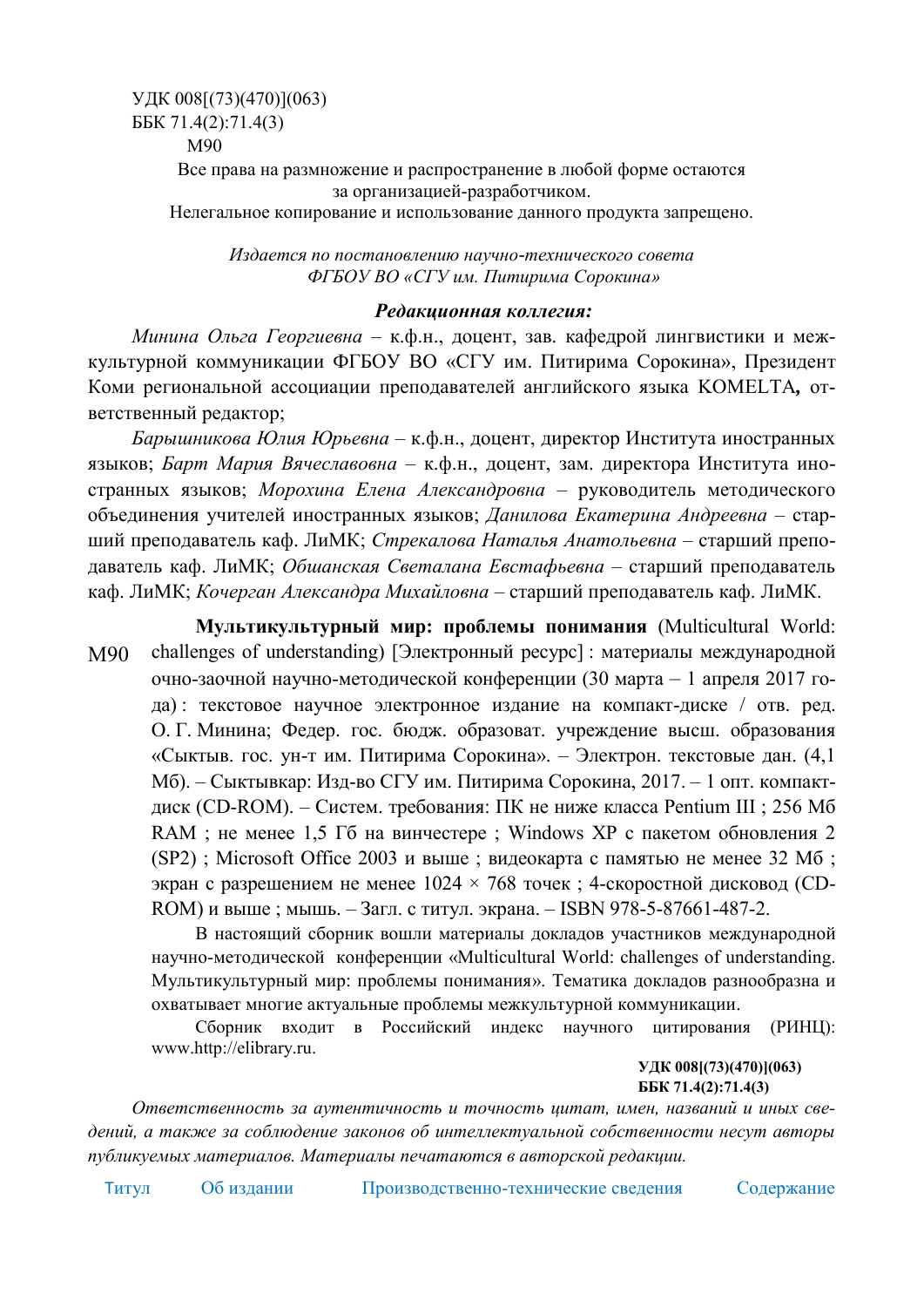attraction and dependence as necessary conditions for successful crosscultural communication [4].

Crosscultural texts dialogue takes place in the course of five stages [5]:

1. "Alien" texts in "alien" languages enter the "native" culture as a symbol of "super" culture – very often native language and culture are considered less important.

2. "Native" and "alien" cultural in the represented texts come into contact, adapt to each other and  $mix$  – the cultural harmony takes place.

3. The texts of "alien" culture, considered earlier as more super than "native" ones, are taken as quite natural and true.

4. The integrated texts generate new ones, which reflect cultural peculiarities of both cultures, combined with newly acquired peculiarities.

5. The "native" culture becomes the source of a new type of texts.

It is worth noting, that texts crosscultural communication is possible only in the ease of mutual motivation and interests of texts authors and texts addresses.

#### **\*\*\***

1. Вахтин М.М. Проблема речевых жанров. M., 1996, С. 440-441.

2. Гришаева Л.И. Прецедентный текст как модель осмысления действительности // Содержание языка и текста: Межвуз. сб. СПб.: Изд-во Петерб. ун-та, 2003, С.148-156.

3. Лотман Ю.М. Внутри мыслящих миров: Человек – текст семиосфера –история. М.: Языки русской культуры, 1996. 464 с.

4. Newson J. Dialogue and Development Action. Gesture and Symbol / The emergence of language. Lancaster, 1978, p.31-34.

5. Могилевич Б.Р. Текст и социальная коммуникация // Известия Саратовского университета. Новая серия. Серия Социология. Политология. 2012. Том 12. Вып. 2. С.58-63.

#### *А.Н. Некрасов*

*аспирант, Институт социально-экономических и энергетических проблем Севера Коми НЦ УрО РАН A.N. Nekrasov Postgraduate student Institute for Socio-Economic and Energy Problems of the North Komi Science Center, Ural Branch of RAS [nekrasovs@gmail.com](mailto:nekrasovs@gmail.com)  Syktyvkar* 

### **RUSSIAN LEGAL DIGITAL CONTENT MARKET: PROBLEMS OF DEVELOPMENT**

The E-commerce market is growing. This is due to the fact that the use of modern technology allows businesses to reduce costs, and thereby to be more competitive in the market.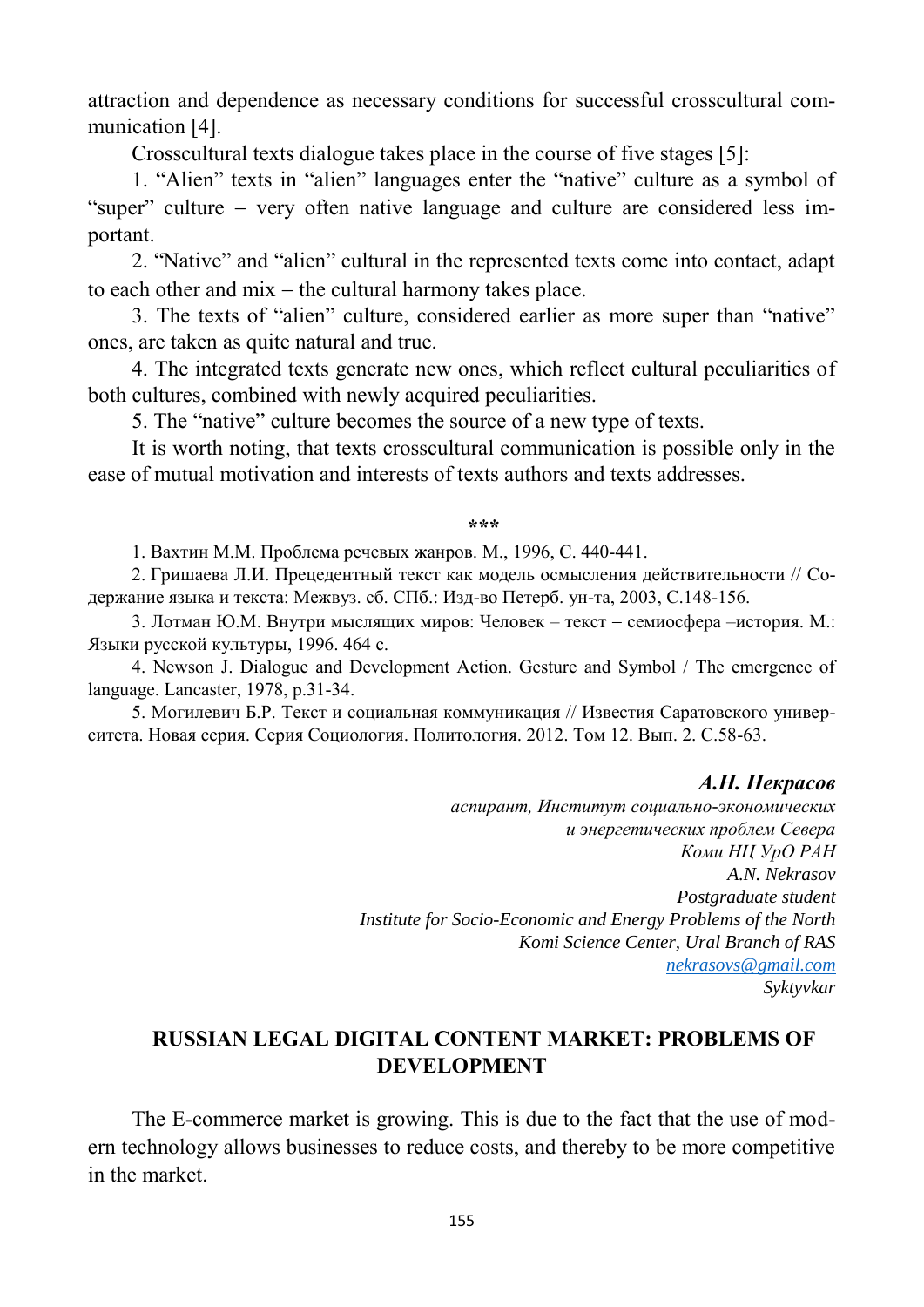The e-commerce market includes:

- Electroniс Data Interchange (EDI)
- Electronic Funds Transfer (EFT)
- e-trade
- e-cash
- e-marketing
- e-banking
- e-insurance

This article explores the Russian market e-trade (B2C). The most discussed topics in the sector are the sales of large retailers and their online competition with Chinese Aliexpress store, GearBest and others. The theme of this article is different from the general trend. The article is devoted to the digital content market in Russia.

The contribution of the Russian Internet E-commerce economy in the country's GDP in 2015 amounted to 1.35 trillion rubles  $(2.4\%)$ . Of this amount, 62.86 billion rubles falls on the **digital content market** (fig. 1):

- Online Video: 4,56 million rubles (20% growth);
- Live Music: 2,8 million rubles (12% growth);
- Games: 53,2 million rubles (14% growth);
- Ebooks: 2,3 million rubles (43% growth)[1];



Fig. 1 – Digital content market

In the segment of «digital content» there is a high percentage of mobile devices, it reaches 80-90%, of the total sales. In other segments, the proportion of mobile devices is approaching 40% (fig. 2). The difference in the proportions of mobile devices is significant [2]. This article analizes the reason of this difference.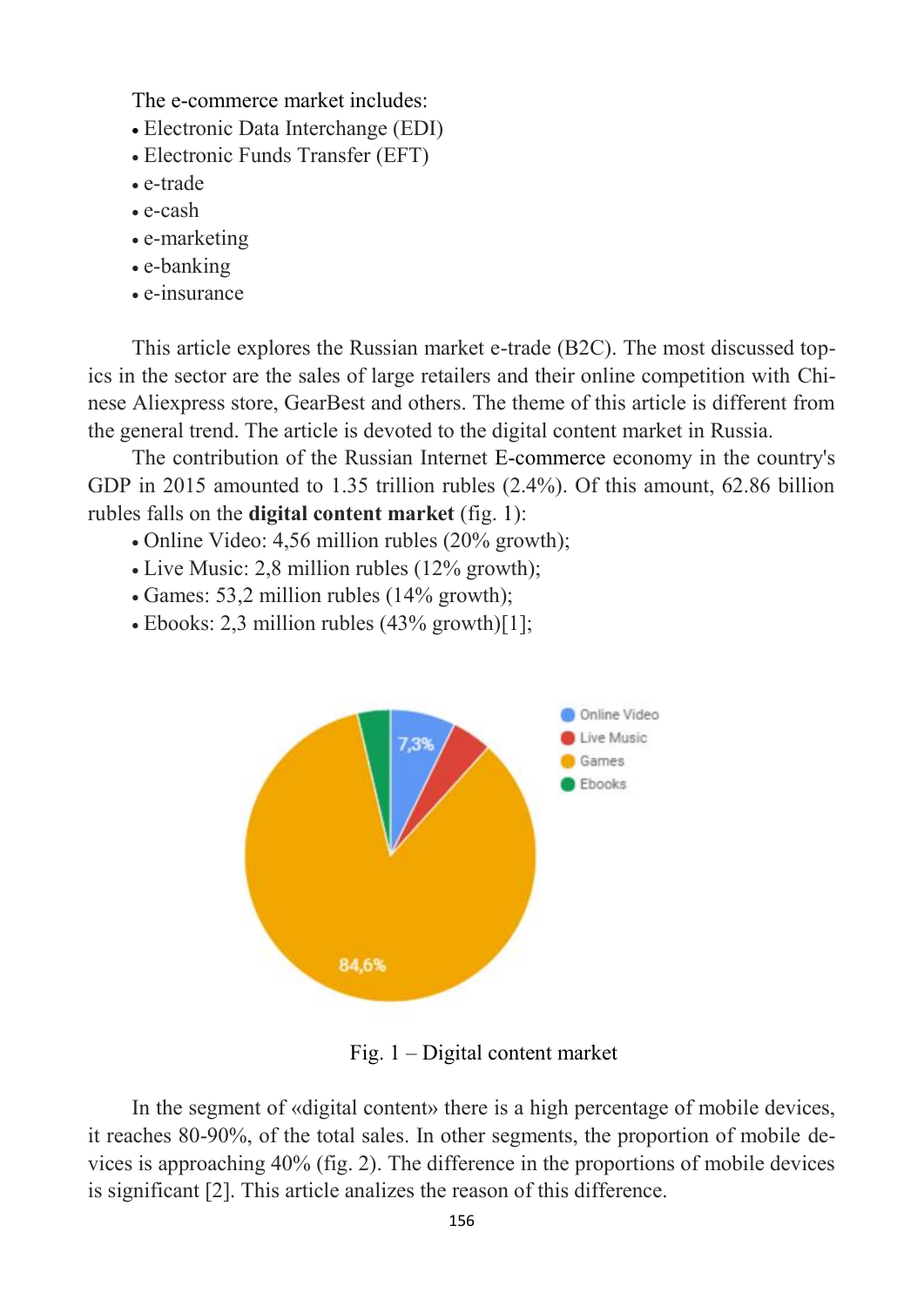

Fig 2 – The number of visitors of different operating systems

To understand this situation it is necessary to consider the structure of the segment of digital content in Russia 15 yeas ago. At that time in the US the copyright legislation was developing rapidly, and Steve Jobs created the iTunes Store, an online store that distributed audio, video and gaming media content. At the same time, Russia's largest torrent tracker «Torrents.ru» was created, which was later renamed «RuTracker.org». This resource allowed the users to share digital content on p2p technology, that is, from one user to another, without storing it on the server.15 years ago it was the only convenient way to get digital content in the RuNet.

The emergence of free content in Russia contributed to the emergence of a large number of qualified professionals in the field of information technology. This was due to the high availability of the software. The most expensive software products, an access to which was not available to American and Europian students became available to students in Russia. After some time, this situation led to an outflow of Russian programmers to the US.

By now, the system created 15 years ago, has not changed. The Russian market is dominated by «pirate digital content», and in the United States and Europe the market is dominated by «legal digital content». This is the concept that was laid by the first players in the market.

The rights holders are actively struggling with the market of «pirate digital content». RuTracker.org was blocked, the traffic to the site dropped by 40-50%, but content sharing between the users decreased only by 5% (fig. 3). At the end of 2016 site visitors amounted to 7.1 mln. users per month[4]. There are also many smaller sites that have not been blocked yet.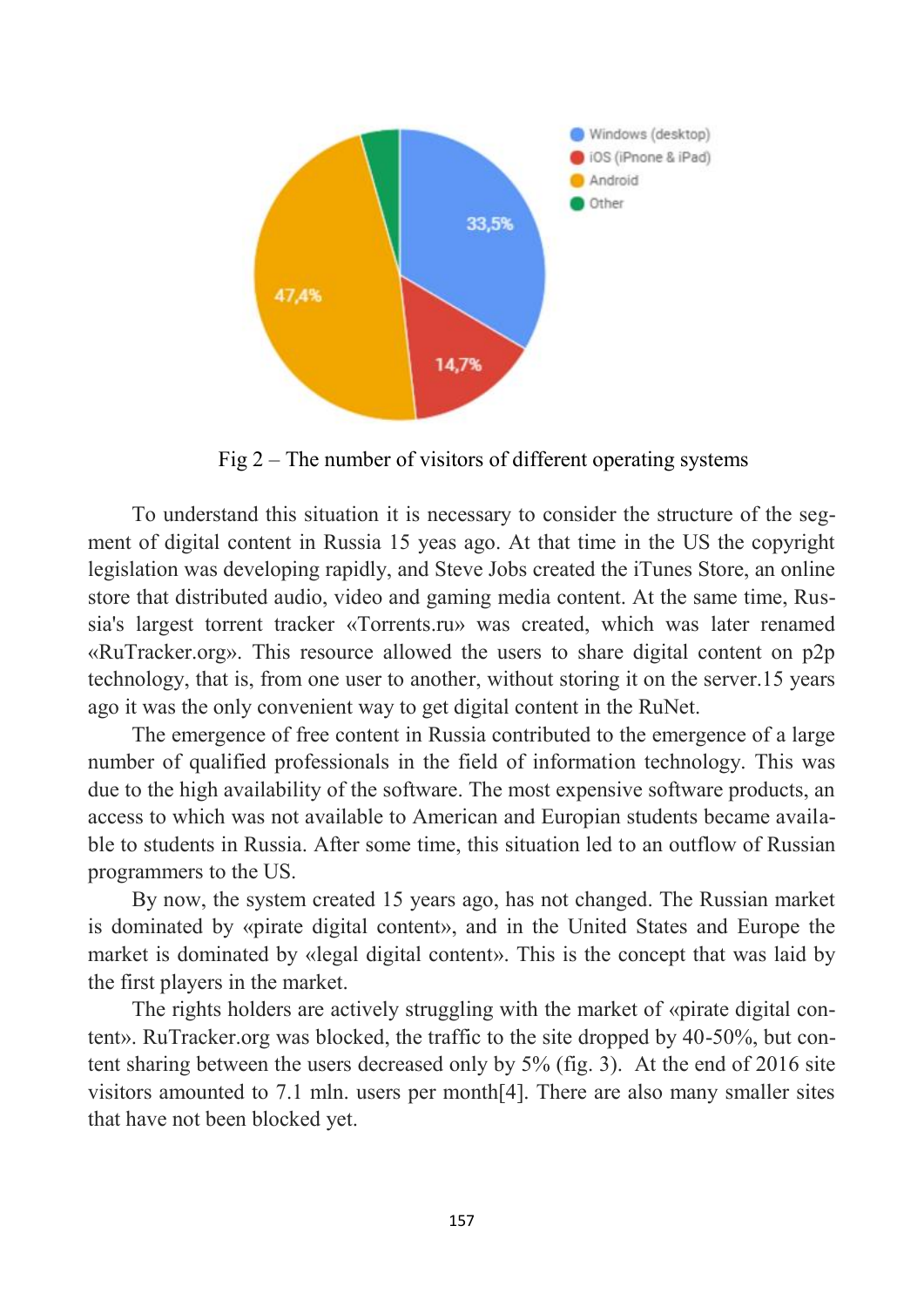

Fig 3 – Changes in the use of illegal content after locking «RuTracker.org»[3]

Over the past 3 years the legal digital content market has grown, the number of Russian citizens who buy legitimate content on the Internet has increased almost three-fold  $-$  to about 22 million people. But 80-90% of sales come from mobile devices. The desktop users still keep using illegal pirated content. Why is this so?

The market of mobile devices appeared much later than the desktop marke. At the period of time when the mobile market was formed the leading position was occupied by the distribution system of legal content, for example iTunes, Google Play, Yandex Music, etc. These services provide high quality and easy application, while desktop solutions are less usable.

An exception is the social network Steam. It's a social network, which allows people from different parts of the globe to communicate and to play online. Steam includes the achievements for passing the game and other motivating factors. If all the content were distributed using the same methods as Steam uses, then the market of legal content would be much more extensive [5]. That is why manufacturers should be concerned with improving the quality of their services rather than fighting against pirated content.

\*\*\*

1. The Russian Association for Electronic Communications (RAEC) – Results 2016. C. 28. URL:<http://raec.ru/upload/files/EconomicaRunetaItogy2016.pdf>

2. The Russian Association for Electronic Communications (RAEC) – Results 2016. C. 39. URL:<http://raec.ru/upload/files/EconomicaRunetaItogy2016.pdf>

3. Rambler News Service – RuTracker 2016. URL: [https://rns.online/internet/RuTracker](https://rns.online/internet/RuTracker-otsenil-padenie-poseschaemosti-torrenta-v-40-50-posle-blokirovki-v-Rossii-2016-08-01/)[otsenil-padenie-poseschaemosti-torrenta-v-40-50-posle-blokirovki-v-Rossii-2016-08-01/](https://rns.online/internet/RuTracker-otsenil-padenie-poseschaemosti-torrenta-v-40-50-posle-blokirovki-v-Rossii-2016-08-01/) 

4. Site Statistics: RuTracker.org – 2016. URL: <http://www.liveinternet.ru/stat/rutracker.org/>